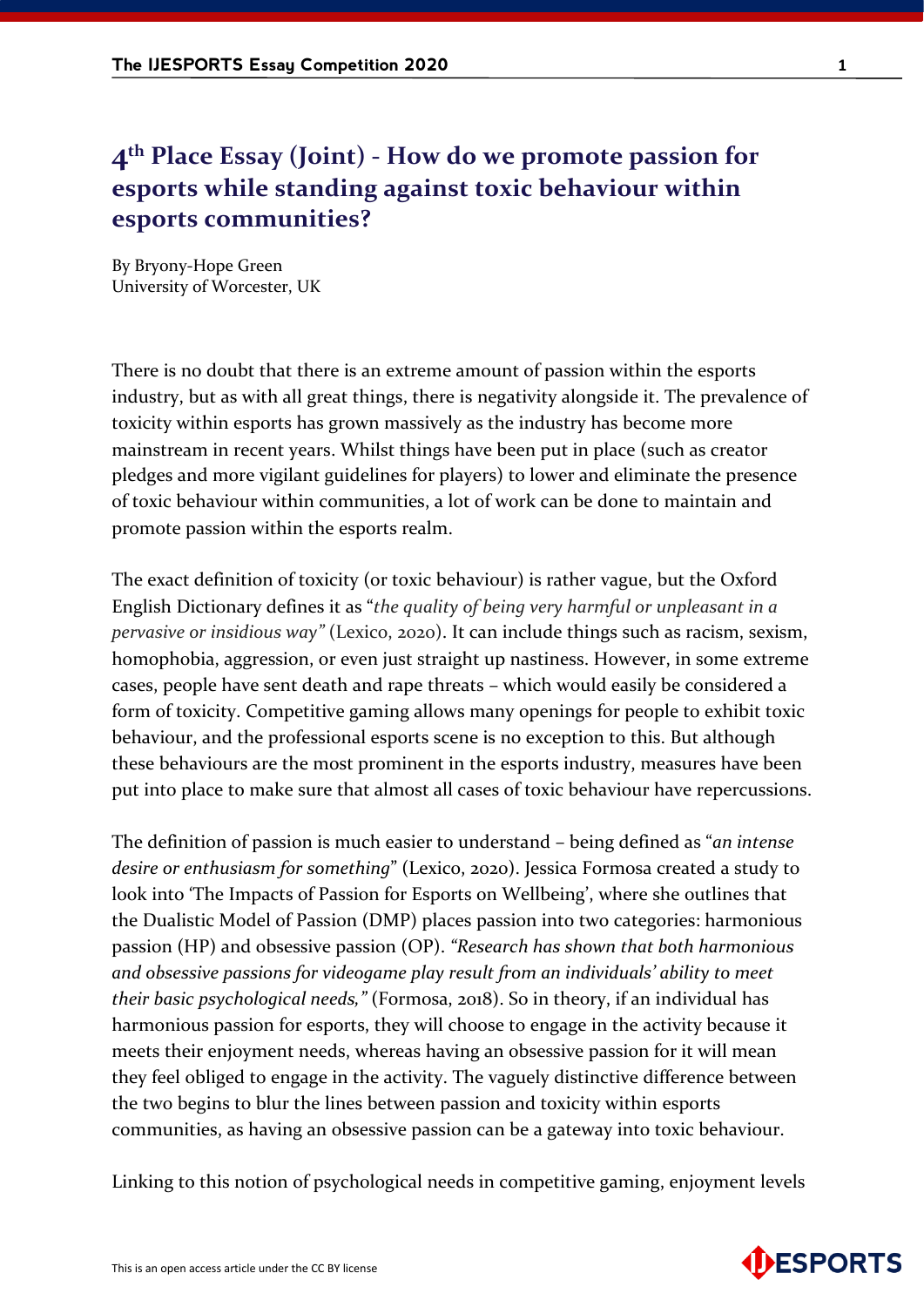for both players and communities are key to ensure toxicity can be reduced. It has been said that "*toxicity can create barriers to players achieving high performance and can reduce players' enjoyment which may cause them to leave the game,"* (Adinolf & Turkay, 2018) – this notion supports the idea of 'obsessive passion', and how esports would not meet the psychological needs of the player in toxic circumstances. These behaviours can be very damaging to esports players and their passion for gaming, but as measures are being put into place online, the positivity can be focused on. People in the industry with a 'harmonious passion' for esports can be pushed into the category of obsessive because of toxic behaviour. However, this is normally the case when the toxicity comes from the community rather than players – so filtering methods are used to reduce the toxic behaviour from chats and social media and put passion in the forefront.

An example of obsessive passion in the esports industry comes straight from the Overwatch League back in 2018; when ex-Dallas Fuel's Felix 'XQC' Lengyel got himself suspended for being homophobic towards another player after a League match. Following the 4:0 victory for the Houston Outlaws against Dallas Fuel, Austin 'Muma' Wilmot (who is openly gay) *"parodied one of Lengyel's catch phrases following Houston's triumph"* (Good, 2018). This led to XQC making some very offensive and toxic comments in response and facing a stage one suspension from the League.

It has been argued that toxic behaviours exhibited are direct responses to someone's passion coming into question. Whilst most people believe this is false, it would explain how devotion to a game or esports can easily slide into the realm of toxicity. If someone were incredibly passionate about a game and their passion was undermined by a competitor or viewer, it would be assumed that the toxic behaviour that comes as a response, is because of how devoted they are to the game. But being passionate for esports is certainly not an excuse to exhibit toxic behaviours. Paul 'Redeye' Chaloner stated that *"hatred and competition spill over from one title to another, making blood feuds out of regular old conflict*," (Chaloner, P139, 2020) – which is incredibly telling of how toxicity normally begins with a player dispute and spirals out of control from there.

Going back to the example of XQC, it would probably be argued that he expressed these incredibly toxic behaviours because of almost being taunted after his team lost the match – and thus could be justified as coming from a place of passion. However, as he is known by the community as being quite negative on his Twitch streams, it becomes hard to justify this toxicity as being derived from a place of passion.

In another sector of the Overwatch scene, Kristen Connelly (Senior Director of

**ESPORTS** 

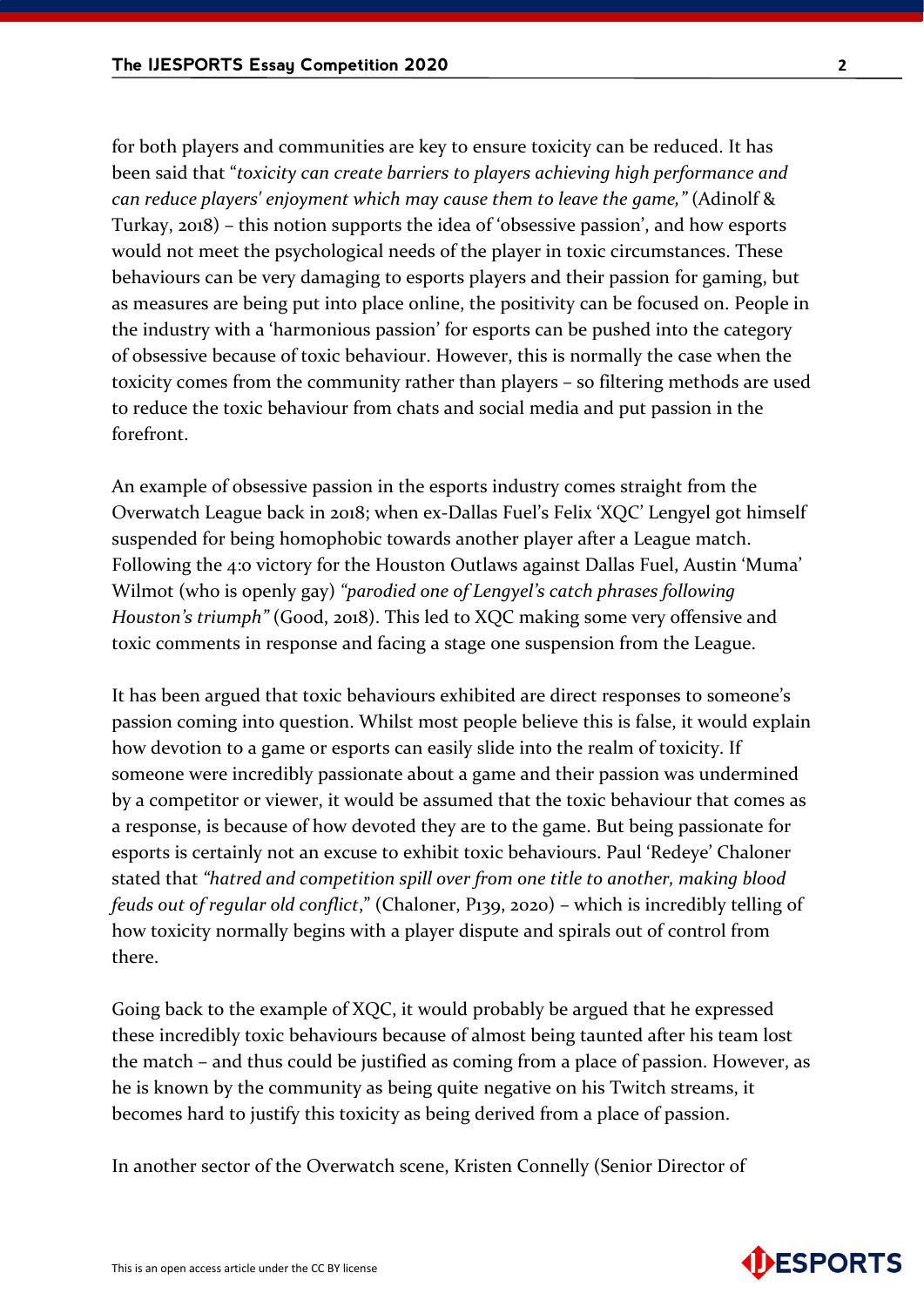Marketing at Blizzard Entertainment for the Overwatch League), is incredibly passionate about her work and esports as a whole. She began gaining an interest through working in traditional sports, but this translated into the gaming scene. She told the 'Esports Observer' – *"the more mainstream both the Overwatch League and esports as a whole become, the more it validates that we are creating something special"* (Connelly, 2019). Within the media, genuine passion, and intrigue for gaming and esports is not really addressed and has become overruled by toxicity and the negative behaviours within communities. There are several individuals across the entire esports industry that share this passion for esports and help to create a much nicer environment within communities.

Whilst toxicity and negativity within the esports industry is incredibly prevalent in the media, the genuine passion that a lot of people hold in these communities normally goes unheard of. Galtang and Ruge's theory of 'News Values' can be transferred into this idea of toxicity overbearing the passion – mainly the notion of negativity. They established 12 values that are considered to make a story 'newsworthy', and one of those is the 'reference to something negative'. They state that *"bad news is more exciting than good news…bad news stories are more likely to be reported than good news because they are more likely to score high on the other news values,"* (Galtung & Ruge, P71, 1965). Whilst this theory was written to be relevant to print journalism, it can easily be transferred into this idea of toxicity; mainly because people find toxic behaviour has a higher entertainment value. One of the most notorious professional players for toxicity is Tyler1, and how he took advantage of his toxic behaviours because it drew him in more views. Tyler was renowned for his bad temper and throwing his League of Legends matches to purposefully cause toxicity – this eventually led to a ban, but memes remain prominent to use his behaviour as entertainment. Most of the content coming out of the industry features toxicity because people find it entertaining, and thus toxicity puts itself in the forefront of esports rather than the positive aspects.

Furthermore, procedures have been put in place across all esports platforms to ensure that toxicity is kept to a minimum and the passion shines through. An example of something that has been put into place is the 'Twitch Safety Advisory Council' in April 2020 – where they aim to create and maintain a positive environment in streams, and in the chat. Streamers such as MitchJones, Destiny, TrainWrecksTV, Aqualadora, and many others have all been involved in toxicity in one way or another, and thus breaching the regulations put out by Twitch. This new council works to ensure that both esports players and fans are keeping within the guidelines and encourage passion over toxicity. As well as this, the organisation 'Anykey' created the 'GLHF Pledge', for players, fans, and members of the industry to sign to support the ways of which

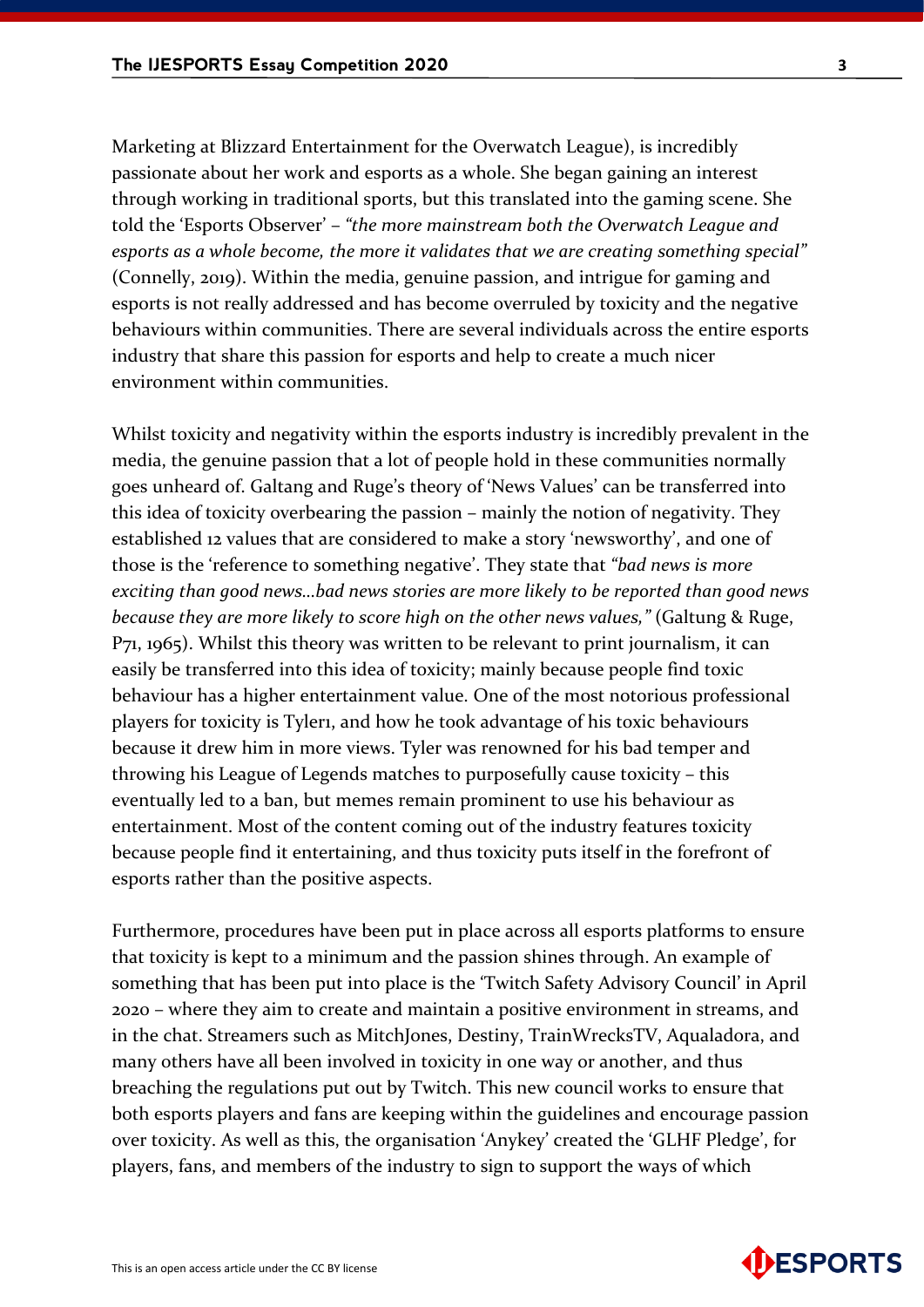toxicity is trying to be tackled in esports. The pledge covers seven points of sportsmanship and preventing harmful behaviour within the community, and actively promotes passion within communities. This is a crucial step in players uniting to combat toxic behaviours in the industry, whilst also pushing positivity into the forefront of the esports industry.

In conclusion, the way of which to tackle toxicity within the industry is simple – promoting passion. By letting these toxic behaviours take over the realm of esports and overshadow the passion, it leaves more room for communities to become overrun by toxicity. Yes, toxic behaviour is without a doubt going to exist in every aspect of esports, in some form; but it can be minimised by platforms and communities. Therefore, the actions in place thus far to prevent this behaviour are effective, however, more plans need to happen to ensure the industry puts passion before anything else.